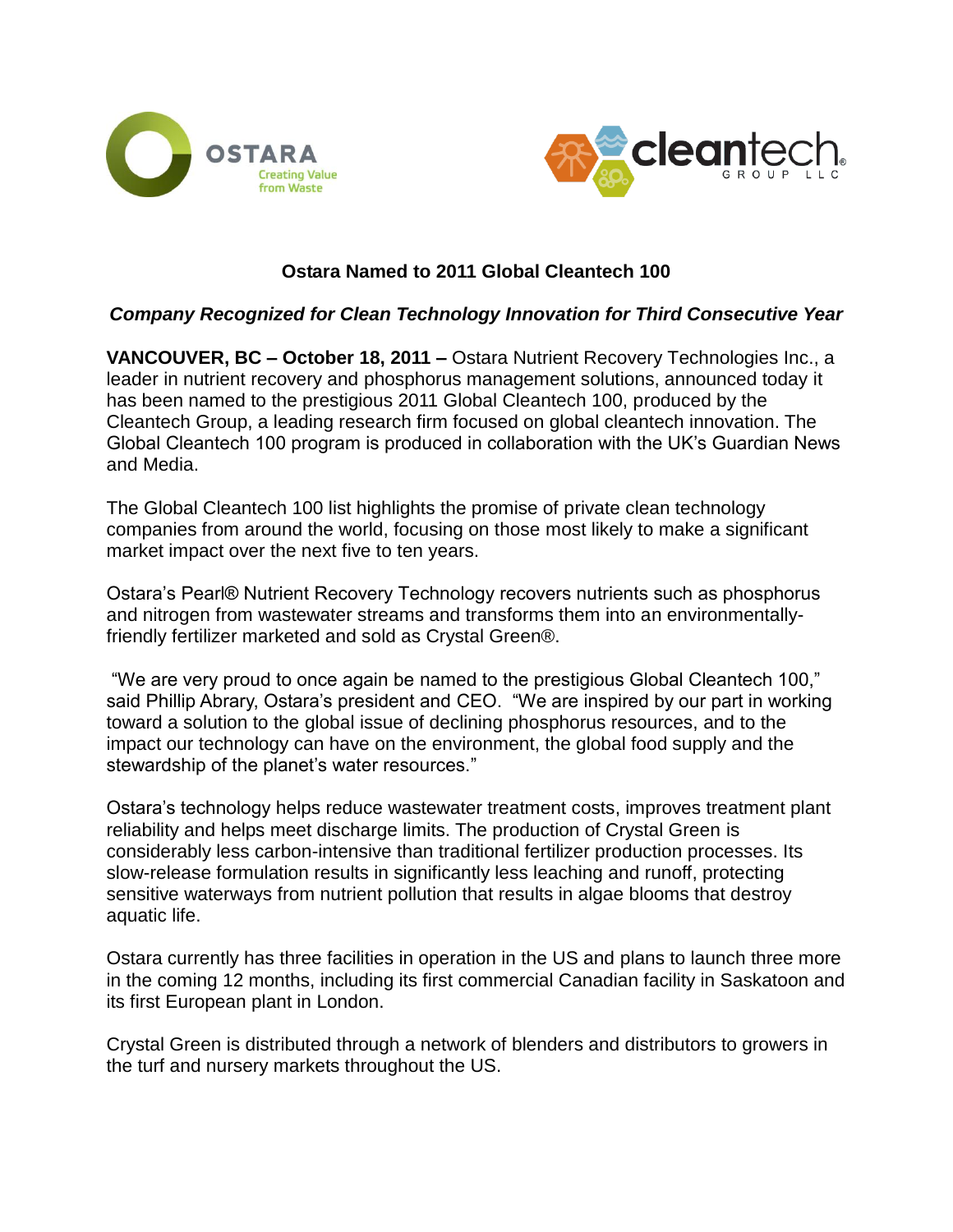The Cleantech List is derived from the Group's own data and research combined with the weighted qualitative judgments of hundreds of nominations and the viewpoints of a global panel of 70 cleantech experts. To qualify, companies must be independent, for-profit, cleantech companies that are not listed on any major stock exchange.

"We are proud of how quickly the Global Cleantech 100 list has gained recognition as a leading resource in the cleantech sector," said Sheeraz Haji, Cleantech Group CEO. "Stakeholders including members of the corporate community, investors, and regulators now watch the Global Cleantech 100 list closely to gauge which sectors look most promising and which companies are poised for growth."

"The third Global Cleantech 100 exemplifies the best in cleantech innovation across the world," said Richard Youngman, Managing Director, Europe & Asia, Cleantech Group and the founder of the Global Cleantech 100. "This list is based on the collective wisdom and experience of the world's cleantech leaders and this year it truly reflects not only the most interesting companies, but also the mainstreaming of this dynamic industry."

4,274 companies were nominated this year from more than 45 countries. These companies were weighted and scored to create a short list of 213 companies presented to the expert panel for final input. The end result was 100 companies from 16 countries.

The 70-strong expert panel is drawn from well-respected organisations in cleantech innovation from around the world, including leading investors in global cleantech and from a wide variety of corporations across many different industries, such as ABB, BASF, BP, Coca-Cola Company, DuPont, GE, General Motors, Procter and Gamble, and Vestas.

The complete list of 100 companies was revealed yesterday at the Global Cleantech 100 Summit & Gala in Washington, D.C. [http://events.cleantech.com/global100/.](http://events.cleantech.com/global100/) Global Cleantech 100 companies will be featured at this event as well as at the Guardian's Cleantech Summit in London on 22 November 2011[\(http://www.guardian.co.uk/cleantech](http://www.guardian.co.uk/cleantech-summit)[summit\)](http://www.guardian.co.uk/cleantech-summit).

A full report with commentary and insight on the 2011 Global Cleantech 100 is available via two publications: 1) A report authored by Cleantech Group and sponsored by Autodesk, Deloitte and Wilson Sonsini Goodrich & Rosati available for download at [http://www.cleantech.com/global-cleantech-100/;](http://www.cleantech.com/global-cleantech-100/) 2) A special online newspaper supplement written by the UK's Guardian, sponsored by Ernst & Young.

The complete list of Global Cleantech 100 firms and expert panel members is available online, on the websites of Cleantech Group [\(http://www.cleantech.com/global-cleantech-](http://www.cleantech.com/global-cleantech-100/)[100/\)](http://www.cleantech.com/global-cleantech-100/) and the Guardian [\(http://www.guardian.co.uk/globalcleantech100\)](http://www.guardian.co.uk/globalcleantech100).